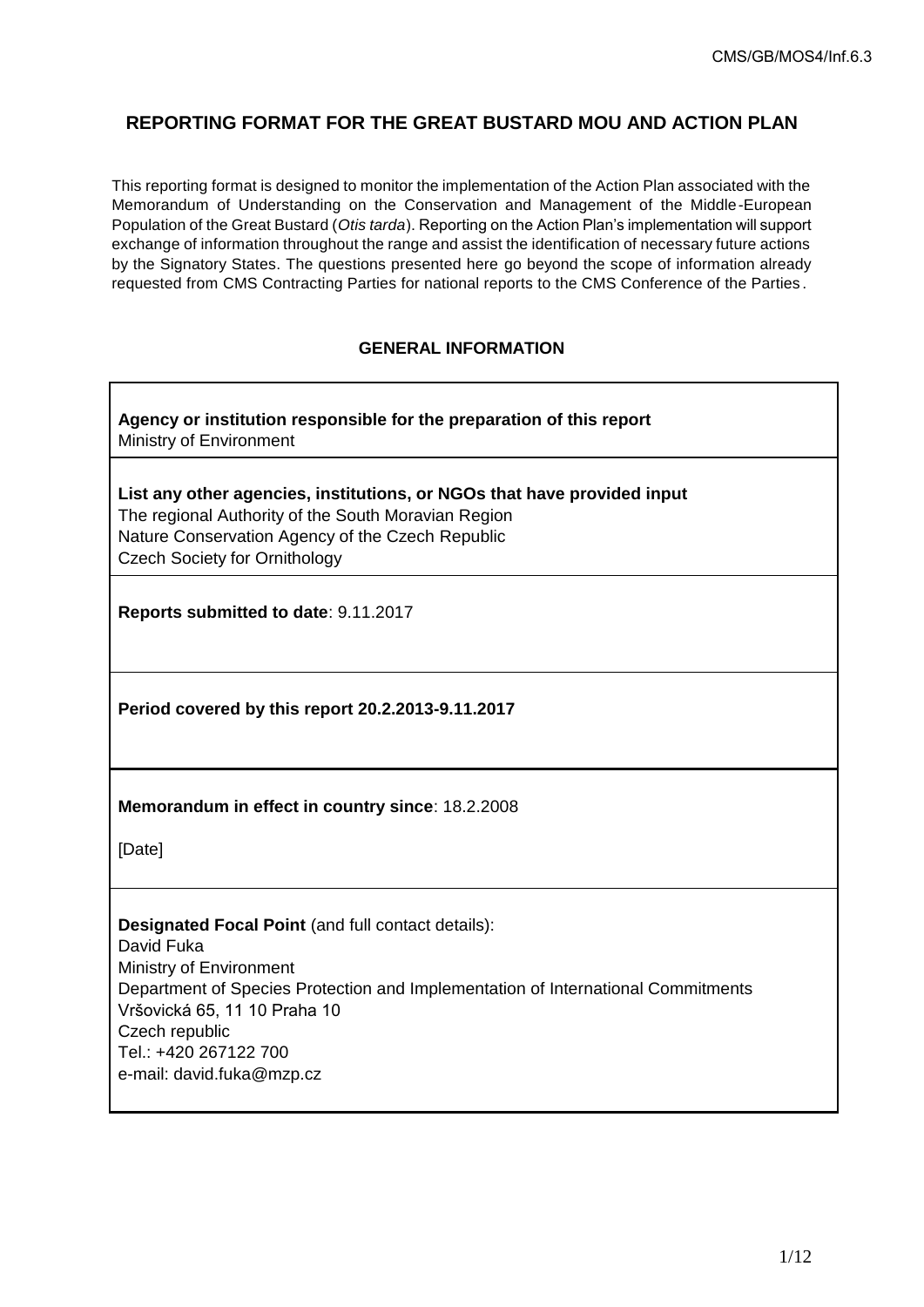# **PART I. GENERAL**

This questionnaire follows the structure and numbering of the Action Plan annexed to the Memorandum of Understanding to make it easier to read the relevant action points before the form is filled in. In some cases, however, sub-actions were not listed separately for the sake of simplicity and to avoid duplications. They should however be taken into consideration when answering the questions.

### **0. National work programme**

Is there a national work programme or action plan already in place in your country for the Great Bustard pursuant to Paragraph 4(g) of the Memorandum of Understanding?

**•Yes** □ No

### **1. Habitat protection**

### **1.1 Designation of protected areas.**

To what extent are the display, breeding, stop-over and wintering sites covered by protected areas?

| Designation of protected areas under national | <b>Classification of Special Protection Areas</b> |
|-----------------------------------------------|---------------------------------------------------|
| law                                           | according to the requirements of Art.4.1 of the   |
|                                               | <b>EC Birds Directive</b>                         |
| $\Box$ Fully (>75%)                           | $\Box$ Fully (>75%)                               |
| $\Box$ High (50-75%)                          | $\Box$ High (50-75%)                              |
| $\Box$ Medium (10-49%)                        | $\Box$ Medium (10-49%)                            |
| $\Box$ Low (<10%)                             | $\Box$ Low (<10%)                                 |
| $\bullet$ None                                | $\Box$ None                                       |
| $\Box$ Not applicable <sup>1</sup>            | •Not applicable <sup>1</sup>                      |
|                                               |                                                   |

<span id="page-1-0"></span>What measures were taken to ensure the adequate protection of the species and its habitat at these sites?

There is no protected area.

<u>.</u>

Where are the remaining gaps? We do not have any breeding population of GB recently, only irregular occurrence of individual birds or small flocks since 1990s.

Are currently unoccupied, but potential breeding habitats identified in your country?

• Yes  $\Box$  No  $\Box$  Not applicable<sup>2</sup>

If yes, please explain how these areas are protected or managed to enable the re-establishment of Great Bustard.

We identified sites, where GBs used to bred and wintered regularly or occasionally, The most important are included in the map of areas with national importance for this species, where some basic measures should be respected during land planning and all later activities. We are relatively successful in protecting these areas from significant changes of landscape apearence, wich could bring fragmentation of potencial habitats (new wind power stations, cummunications, electrical lines,

<sup>&</sup>lt;sup>1</sup> The species occurs only irregularly, no regular stop-over or wintering sites identified.

<sup>&</sup>lt;sup>2</sup> Countries *outside* of the historic (beginning of 20<sup>th</sup> Century) breeding range of the species.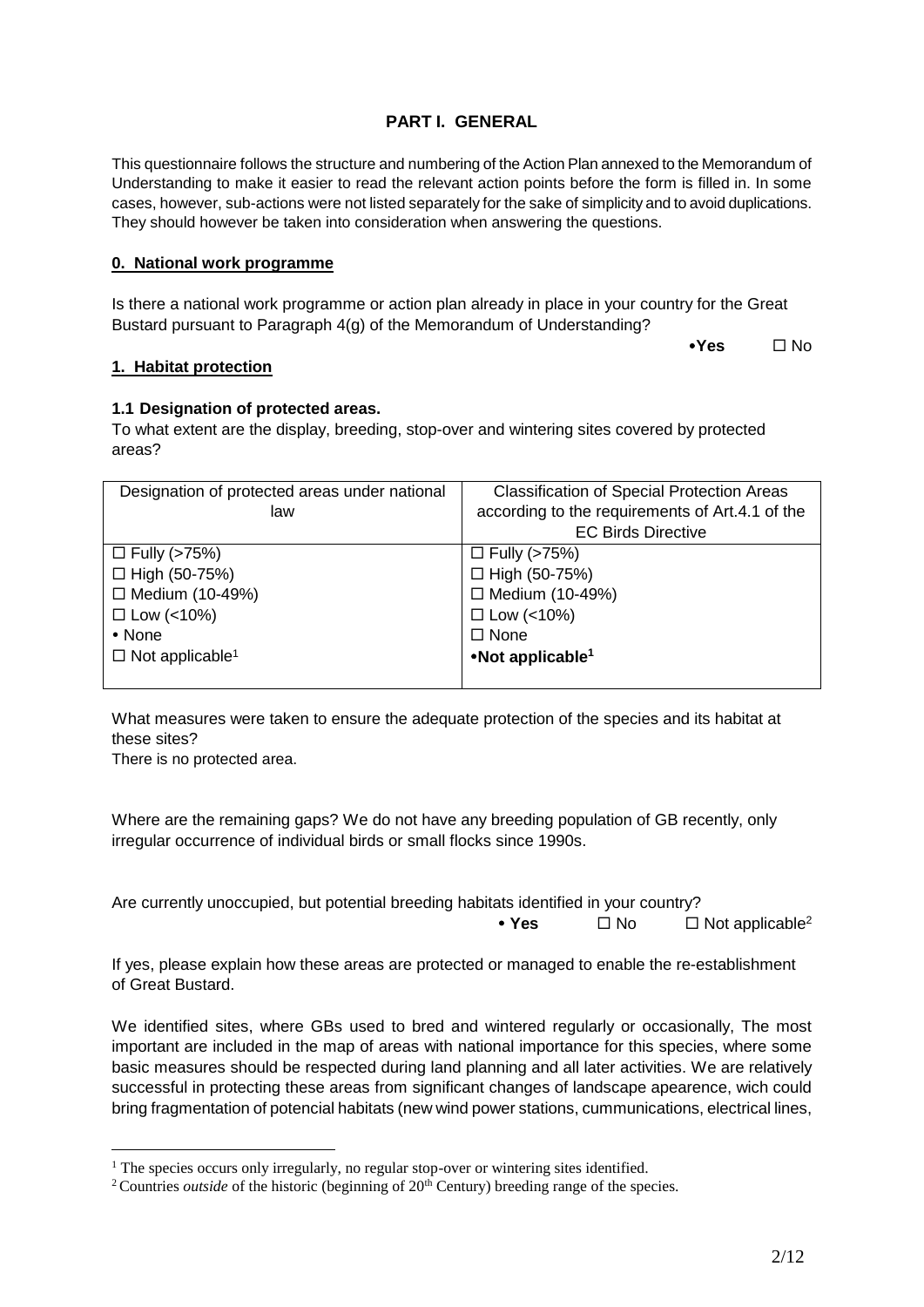forest stands, large buildings) or worsen quality of habitats (irrigation).

In the most important areas, where GBs bred and wintered in the past (two areas), we try to obtain agricultural grounds and change the type of their using. Recently, 75ha former military airport (since 1990s) and together 115 ha of ploughed land (since 2014) form core areas with habitats suitable for GBs.

### **1.2 Measures taken to ensure the maintenance of Great Bustard habitats outside of protected areas.**

Please describe what measures have been taken to maintain land-use practices beneficial for Great Bustard outside of protected areas (e.g., set-aside and extensification schemes, cultivation of alfalfa and oilseed rape for winter, maintenance of rotational grazing, etc.).

See 1.1

To what extent do these measures, combined with site protection, cover the national population?  $\Box$  Fully (>75%)

 $\Box$  Most (50-75%)  $\square$  Some (10-49%)  $\Box$  Little (<10%)  $\Box$  Not at all **Not applicable[1](#page-1-0)**

Are recently (over the last 20 years) abandoned Great Bustard breeding habitats mapped in your country?

• Y[e](#page-1-0)s □ No □ Not applicable<sup>1</sup>

What habitat management measures have been taken to encourage the return of Great Bustard?

A plan for land purchase (free transfer of state land office) to the state organization Nature Conservation Agency of Czech republic) has been undertaken since 2011. The land cadastral area lies in the historical breeding and lek area including wintering habitats. This area (115 ha) has been managed according to requirements of Great Bastards since 2014. In the future, it would be desirable to extend the territory to other land, but the possibilities are already severely restricted.

If there were any measures taken, please provide information on their impact.

All areas managed in accordance with GB´s requirements have high biological quality. Since 2014, when 115 ha of agricultural grounds have been used less intensively and with planting cultures suitable for GBs, there were 3 occurrences of bustards there (in 2000-2013 GBs were observed 4x in the same region).

#### **1.3 Measures taken to avoid fragmentation of Great Bustard habitats.**

Are new projects potentially causing fragmentation of the species' habitat (such as construction of highways and railways, irrigation, planting of shelterbelts, afforestation, power lines, etc.) subject to [e](#page-1-0)nvironmental impact assessment in your country? • • Yes □ No□ Not applicable<sup>1</sup>

Is there any aspect of the existing legislation on impact assessment that limits its effective application to pr[e](#page-1-0)vent fragmentation of Great Bustard habitats?  $\Box$  Yes • No  $\Box$  Not applicable<sup>1</sup>

If yes, please provide details.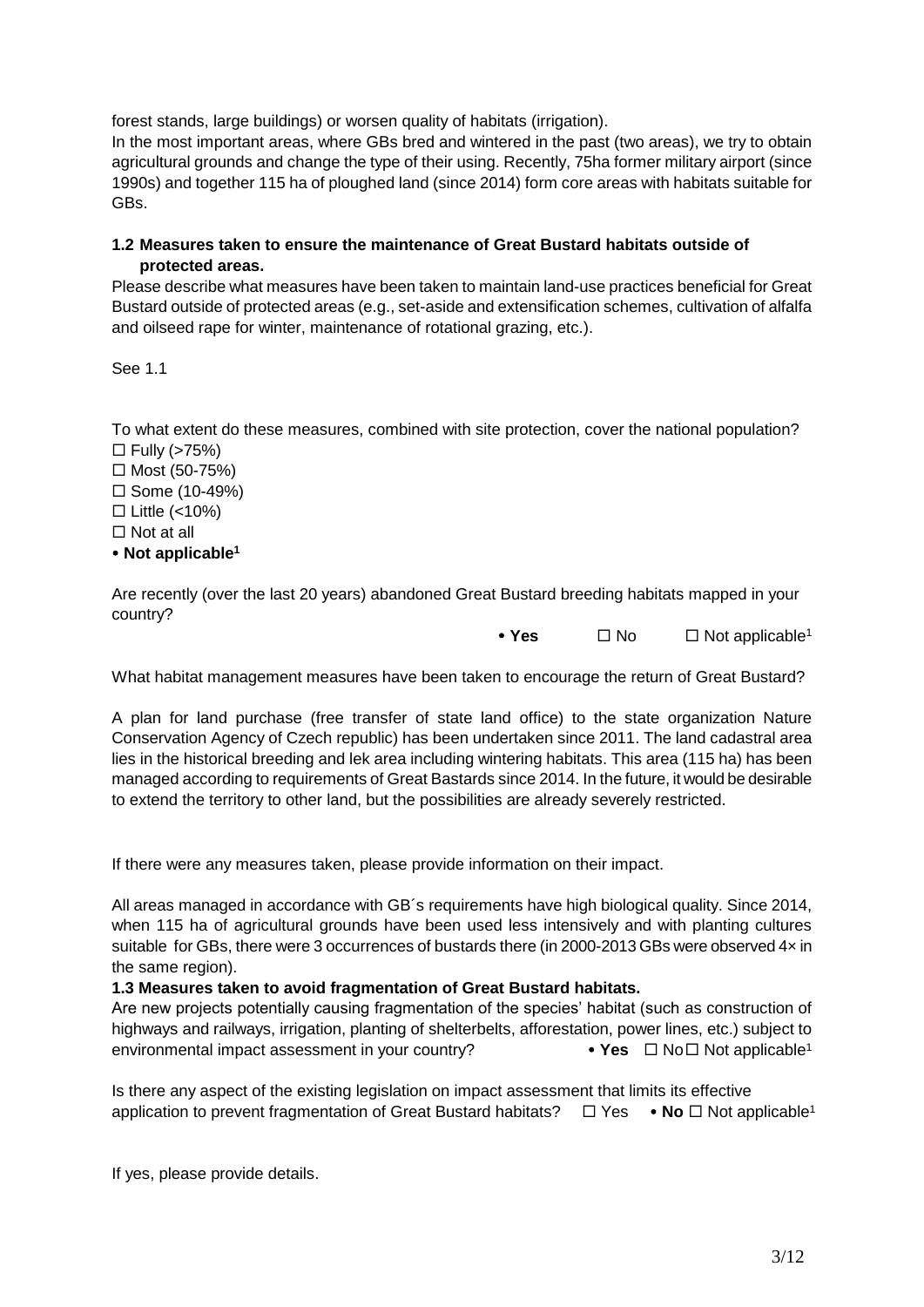Have there been any such projects implemented in any Great Bustard habitat in your country sinc[e](#page-1-0) signing this Memorandum of Understanding?  $\square$  Yes • No  $\square$  Not applicable<sup>1</sup>

Please, give details and describe the outcome of impact monitoring if available.

### **2. Prevention of hunting, disturbance and other threats**

#### **2.1 Hunting.**

Is Great Bustard afforded strict legal protection in your country? • **Yes No** No

Please, give details of any hunting restrictions imposed for the benefit of Great Bustard including those on timing of hunting and game management activities.

The Great Bustards is not listed as a game species according to hunting law and shall not be hunted.

Please, indicate to what extent these measures ensure the protection of the national Great Bustard population? The national population is covered by restrictions on hunting to prevent hunting-related disturbance:

 $\Box$  Fully (>75%)  $\Box$  Most (50-75%)  $\square$  Some (10-49%)  $\Box$  Little (<10%)  $\Box$  Not at all

**Not applicable[1](#page-1-0)**

# **2.2 Prevention of disturbance.**

What measures have been taken to prevent disturbance of Great Bustard in your country, including both breeding birds and single individuals or small flocks on migration?

The Great Bustard as a specially protected species is protected from harmful intervention during all life stages, particularly from disturbance, killing, catching and keeping. But it is difficult to limited all disturbing activities like moto-sports, flight of helicopters, paragliding, kitting etc. in the situation of just occasional occurrence of species.

Please, indicate to what extent these measures have ensured the protection of the national population.

The national population is covered by restrictions on other activities causing disturbance:

- $\Box$  Fully (>75%)
- $\Box$  Most (50-75%)
- $\square$  Some (10-49%)
- $\Box$  Little (<10%)
- $\Box$  Not at all
- **Not applicabl[e](#page-1-0)<sup>1</sup>**

# **2.3.1 Prevention of predation.**

What is the significance of predation to Great Bustard in your country? Not relevant.

What are the main predator species? Not relevant.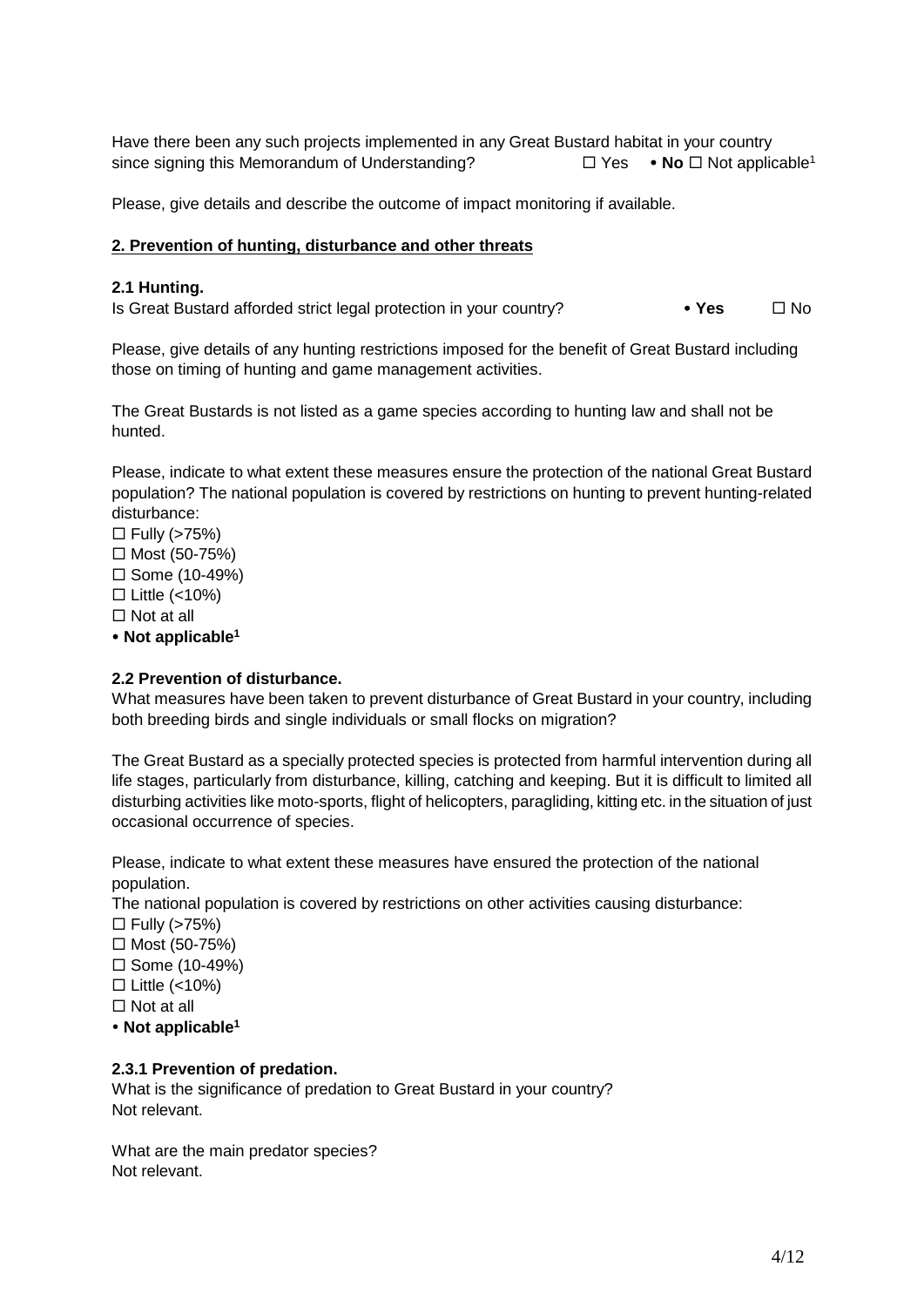What measures have been taken to control predators in areas where Great Bustard occurs regularly? Not relevant.

How effective were these measures?

 $\square$  Effective (predation reduced by more than 50%)

 $\Box$  Partially effective (predation reduced by 10–49%)

- $\square$  Less effective (predation reduced by less than 10%)
- **Not applicable[1](#page-1-0)**

### **2.3.2 Adoption of measures for power lines.**

What is the significance of collision with power lines in your country?

There are some electrical lines between the former traditional GBs localities in CZ and the nearest used locality in Austria, as well as inside them.

What proactive and corrective measures have been taken to reduce the mortality caused by existing power lines in your country?

Recently, the danger 110 kV power line along south border of the most important former breeding area of GBs in CZ should be renovated, nature protection authorities ask for adequate marking of wires.

What is the size of the populations affected by these corrective measures?

Not relevant

How effective were these measures?

 $\Box$  Effective (collision with power lines reduced by more than 50%)

 $\Box$  Partially effective (collision with power lines reduced by 10–49%)

 $\Box$  Ineffective (collision with power lines reduced by less than 10%)

**Not applicable[1](#page-1-0)**

#### **2.3.3 Compensatory measures.**

What is the size (in hectares) of Great Bustard habitat lost or degraded for any reasons since the Memorandum of Understanding entered into effect (1 June 2001)?

The degradation of Great Bustard's habitat took place in the second half of 20<sup>th</sup> century; the situation recently has been stable.

What is the size of the populations affected?

| Were these habitat losses compensated? |  | $\Box$ Yes $\Box$ Partially $\Box$ No • Not applicable <sup>1</sup> |
|----------------------------------------|--|---------------------------------------------------------------------|
| If yes, please explain how.            |  |                                                                     |
| Were these measures effective?         |  | $\Box$ Yes $\Box$ Partially $\Box$ No • Not applicable <sup>1</sup> |

Please, give details on the effectiveness or explain why they were not effective if that is the case.

#### **3. Possession and trade**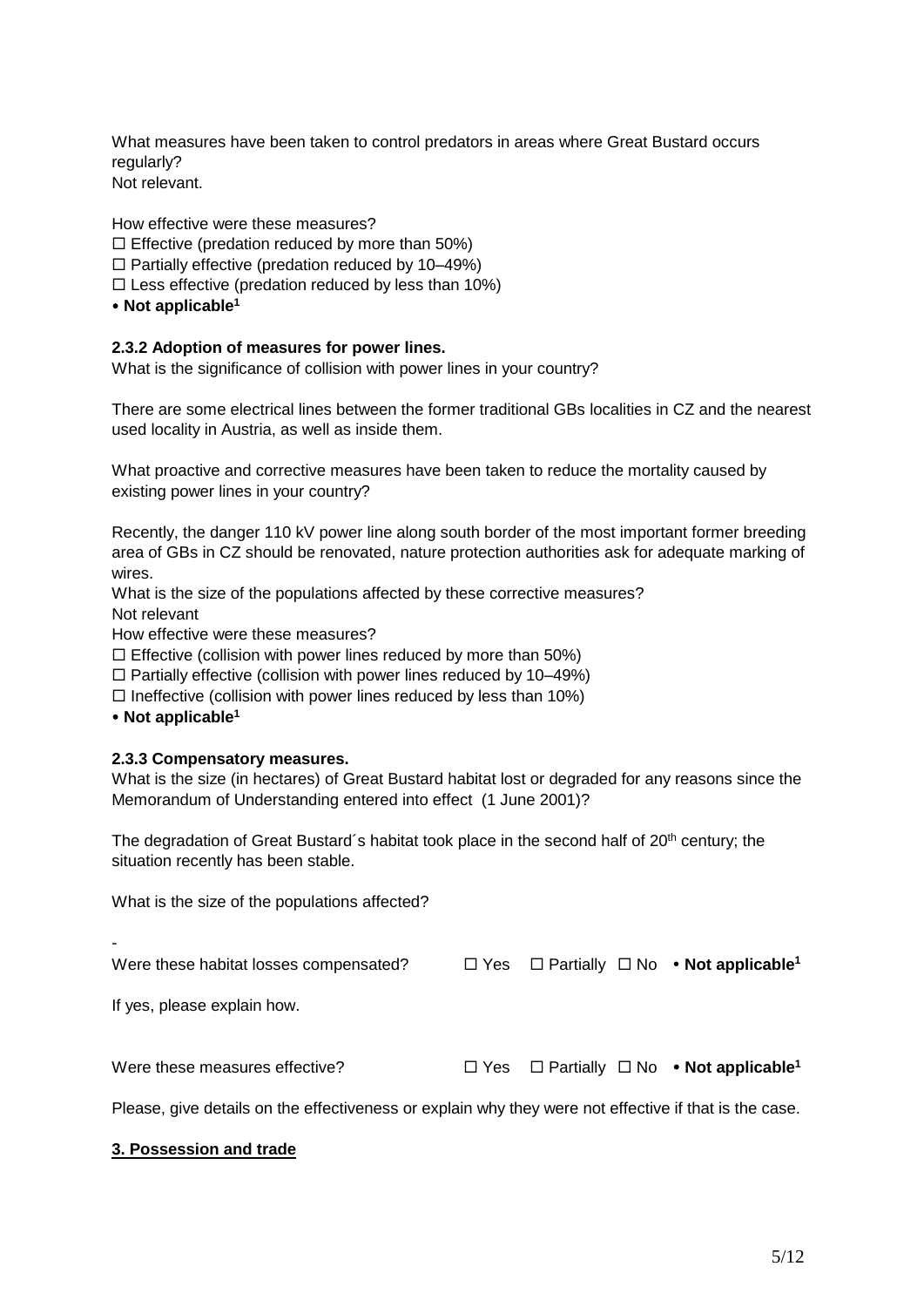according to the Act. n. 144/1992 Coll. for Nature Conservation and Landscape Protection.

Please indicate if any exemption is granted or not all of these activities are prohibited.

Collection, possession of and trade with the specially protected birds and their eggs is prohibited

How are these restrictions enforced? What are the remaining shortcomings, if any?

### **4. Recovery measures**

-

### **4.1 Captive breeding\* in emergency situations.**

Is captive breeding playing any role in Great Bustard conservation in your country?

Please, describe the measures, staff and facilities involved and how these operations comply with the IUCN criteria on reintroductions.

#### **4.2 Reintroduction.**

Have there been any measures taken to reintroduce the species in your country?  $\Box$  Yes  $\bullet$  No

If yes, please describe the progress. If there was any feasibility study carried out, please summarize its conclusions.

#### **4.3 Monitoring of the success of release programmes.**

Are captive reared birds released in your country?  $\Box$  Yes • No

If yes, please summarize the experience with release programmes in your country. What is the survival rate of released birds? What is the breeding performance of released birds? -

What is the overall assessment of release programmes based on the survival of released birds one year after release?

 $\Box$  Effective (the survival is about the same as of the wild ones)

 $\Box$  Partially effective (the survival rate is lower than 75% of the wild birds)

 $\Box$  Ineffective (the survival is less than 25% of wild birds)

**Not applicable<sup>3</sup>**

<u>.</u>

#### **5. Cross-border conservation measure**

Has your country undertaken any cross-border conservation measures with neighbouring countries?

• Yes □ No □ Not applicable<sup>4</sup> Please, give details of your country's collaboration with neighbouring countries on national surveys, research, monitoring and conservation activities for Great Bustard. Especially, list any measures taken to harmonise legal instruments protecting Great Bustard and its habitats, as well as funding you

Yes **No**

Is collection of Great Bustard eggs or chicks, the possession of and trade in the birds and their eggs prohibited in your country? **Accord in the set of the Second Second Second Second Second Second Second Second Second Second Second Second Second Second Second Second Second Second Second Second Second Second Second Se** 

<sup>\*</sup> In effect, "captive breeding" should be read as "captive rearing" according to current practices.

<sup>&</sup>lt;sup>3</sup> No release is taking place in the country.

<sup>4</sup> For countries which do not have any transboundary population.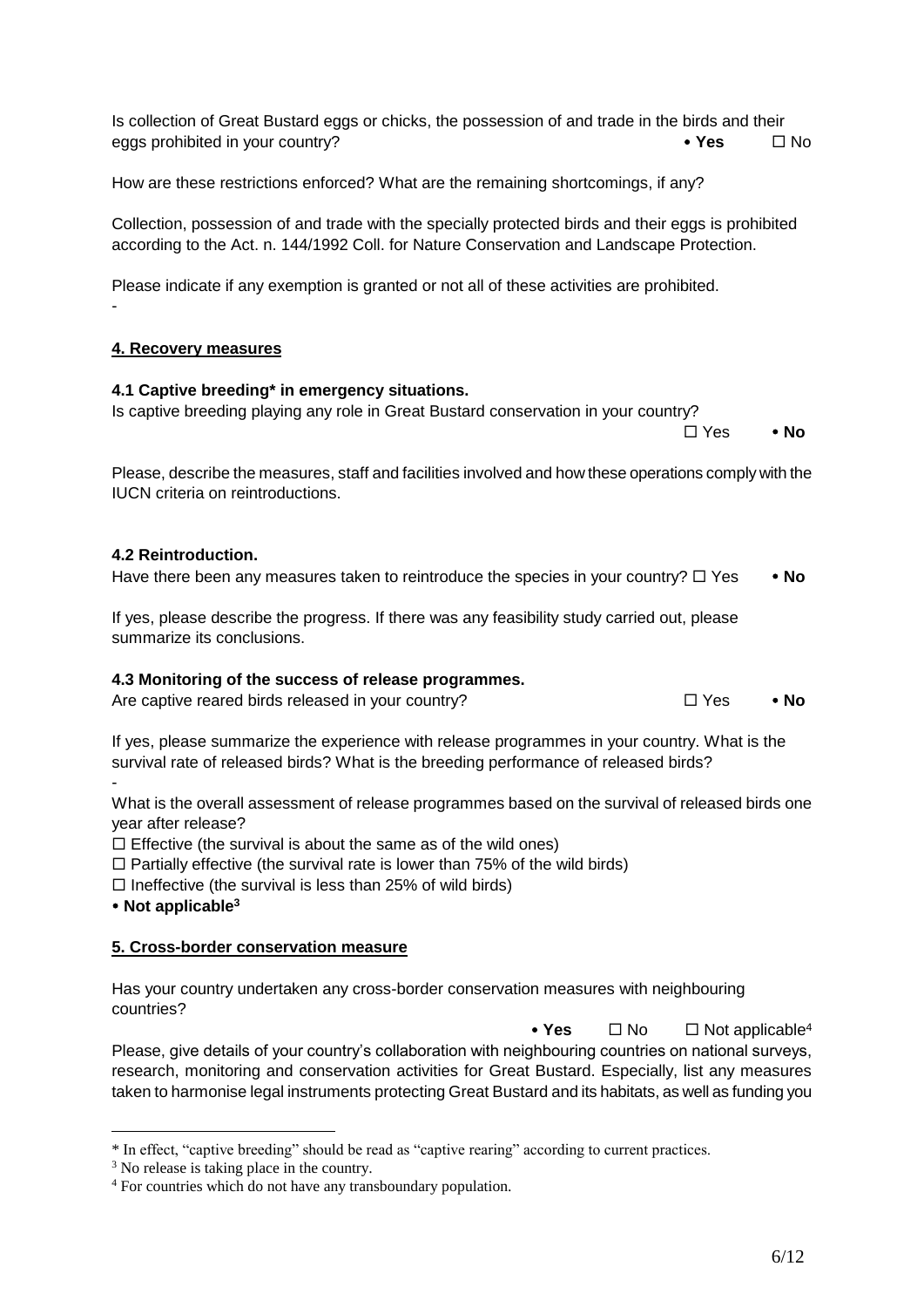have provided to Great Bustard for particular conservation actions in other Range States.

The Czech Republic cooperates especially with Austria and Slovakia in exchanging information of movements of birds and experience on habitat management.

#### **6. Monitoring and research**

#### **6.1.1 Monitoring of population size and population trends.**

Are the breeding, migratory or wintering Great Bustard populations monitored in your country?

◆ **Yes**  $\Box$  No

We collect all information on GBs occurrence and try to verify it, systematical monitoring is only carried out in two most important areas, but is focused widely on all bird species due to absence of GBs in CZ. Monitoring is ensured by Nature Conservation Agency of the Czech Republic and Czech Society for Ornithology.

| What proportion of the national population is monitored? |
|----------------------------------------------------------|
| $\Box$ All (>75%)                                        |
| □ Most $(50-75%)$                                        |
| $\Box$ Some (10-49%)                                     |
| $\Box$ Little (<10%)                                     |
| $\square$ None                                           |
| • Not applicable <sup>1</sup>                            |
|                                                          |

What is the size and trend in the national population?<sup>5</sup>

| Breeding/resident population                                  | Non-breeding population (on passage,<br>wintering)   |  |
|---------------------------------------------------------------|------------------------------------------------------|--|
| No. of adult males:<br>No. of females:<br>No. immature males: | No. of adult males:<br>No. of females:               |  |
|                                                               | No. immature males:                                  |  |
| Trend: $\Box$ Declined by $\_\%$ over the last 10 years       |                                                      |  |
| $\Box$ Stable                                                 | Trend: $\Box$ Declined by $\_\%$ over the last 10    |  |
| $\Box$ Increased by $\_\%$ over the last 10                   | years                                                |  |
| years                                                         | $\Box$ Stable                                        |  |
|                                                               | $\Box$ Increased by $\_\%$ over the last 10<br>years |  |

For countries where the species occurs only occasionally, please give the details of known observations within the reporting period:

1

<sup>5</sup> Only for countries where the species occurs regularly.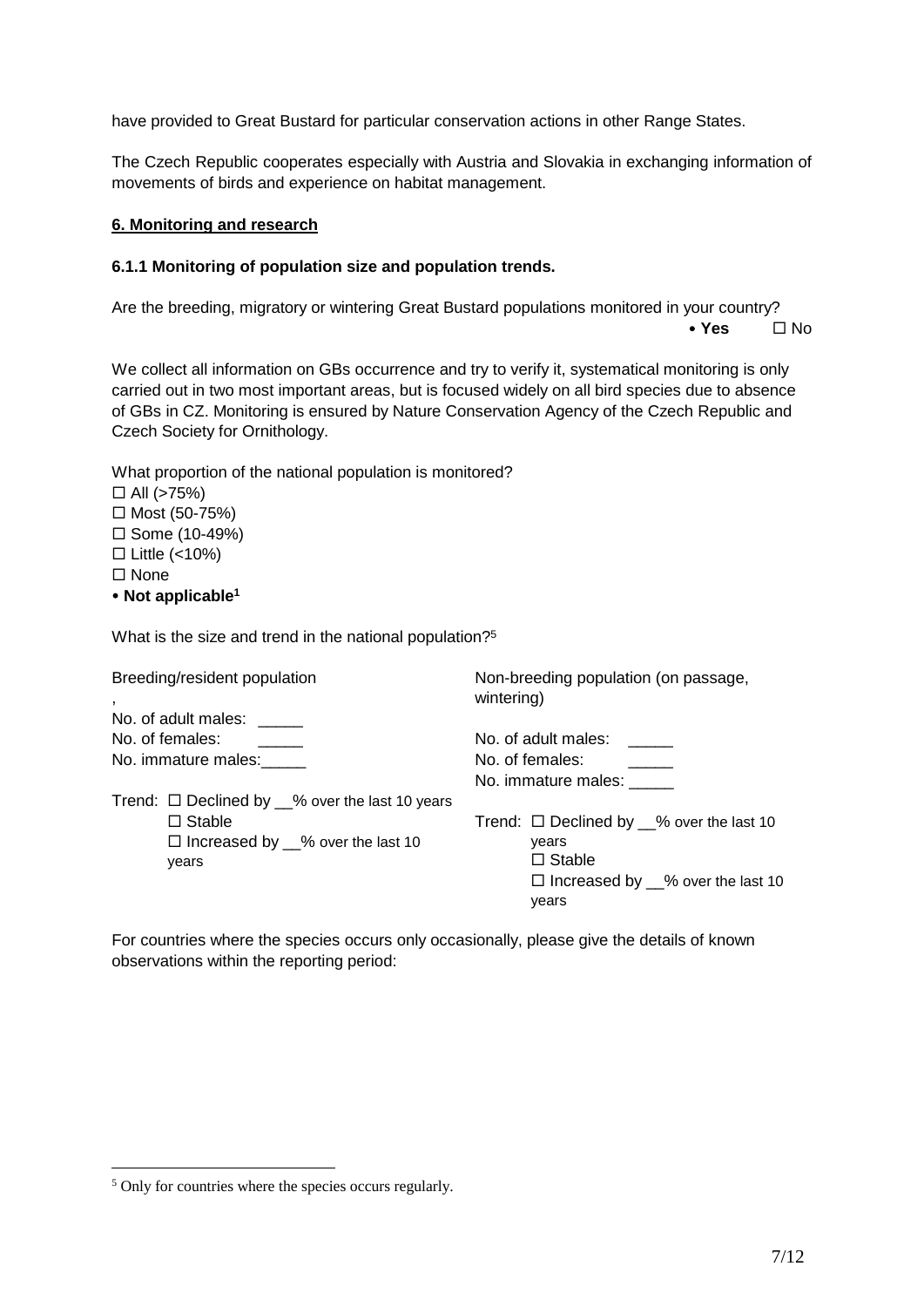| 2014          | 1 bird from 15 <sup>th</sup> March to 6 <sup>th</sup> April in 2 areas, 1 bird in other area on 5 <sup>th</sup> April |
|---------------|-----------------------------------------------------------------------------------------------------------------------|
| 2015          | 1 bird at newly established GB field                                                                                  |
| 2016          | 6 birds occassionally observed outside traditional area                                                               |
| 2017          | $2nd$ April (2 birds) and $29th$ September (3 birds) in the most important former                                     |
| breeding area |                                                                                                                       |

### **6.1.2 Monitoring of the effects of habitat management.**

Is the effect of habitat conservation measures monitored in your country?

 $\Box$  Y[e](#page-1-0)s • Partially  $\Box$  No  $\Box$  Not applicable<sup>1</sup>

Please, provide a list of on-going and completed studies with references if results are already published.

Monitoring is focused on the area, where habitats suitable for GBS (former military airport, newly established GBs fields) are concentrated.

What can be learned from these studies?

Results have not been published, but it is obvious, GBs fields have high biodiversity and are generally useful from nature protection point of view. For example they form suitable habitats for other rare or declining birds in CZ - Saker Falcon, Imperial Eagle, Montagu´s Harrier, Grey Partridge, Lapwing etc.

What are the remaining gaps and what measures will your country do to address these gaps? -

#### **6.2.1 Comparative ecological studies.**

Have there been any comparative studies carried out on the population dynamics, habitat requirements, effects of habitat changes and causes of decline in your country in collaboration with other Range States?

 $\Box$  Y[e](#page-1-0)s  $\Box$  No • **Not applicable**<sup>1</sup>

Please, provide a list of on-going and completed studies with references if results are already published.

What can be learned from these studies?

-

-

What are the remaining gaps where the Memorandum of Understanding could assist? -

#### **6.2.2 Studies on mortality factors.**

Are the causes of Great Bustard mortality understood in your country?

 Yes Partially No **Not applicabl[e](#page-1-0)<sup>1</sup>** Please, provide a list of on-going and completed studies with references if results are already published.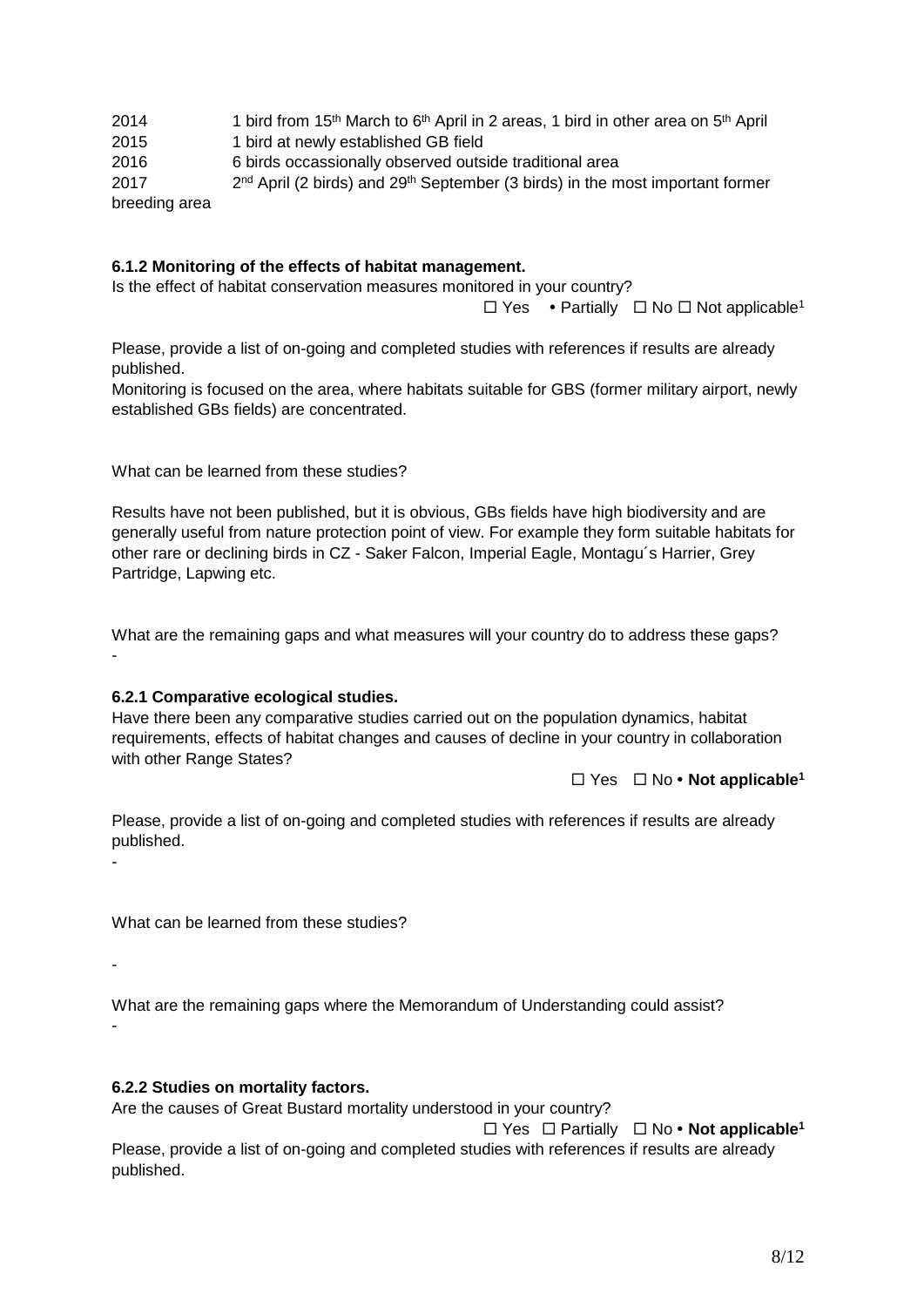What can be learned from these studies?

-

What are the remaining gaps and what measures will your country do to address these gaps?

-

# **6.2.3 Investigation of factors limiting breeding success.**

Are the factors limiting breeding success in core populations understood in your country? Yes Partially No **Not applicable<sup>6</sup>**

Please, provide a list of on-going and completed studies with references if results are already published

-

What can be learned from these studies?

-

-

-

-

1

What are the remaining gaps and what measures are you going to take to address these gaps? -

# **6.2.4 Studies on migration.**

Were there any studies on migration routes and wintering places carried out in your country? Yes Partially No **Not applicabl[e](#page-1-0)<sup>1</sup>**

Where are the key sites and what is the size of the population they support?

- Do you have any knowledge about the origin of these birds supported by ringing or other marking methods?

What are the remaining gaps and what measures will your country do to address these gaps?

# **7. Training of staff working in conservation bodies**

Is there any mechanism in place in your country to share information on biological characteristics and living requirements of Great Bustard, legal matters, census techniques and management practic[e](#page-1-0)s to personnel working regularly with the species?  $\Box$  Yes  $\Box$  No  $\bullet$  Not applicable<sup>1</sup>

If yes, please describe it.

Have personnel dealing with Great Bustard participated in any exchange programme in other Rang[e](#page-1-0) States? **The States**  $\Box$  Yes  $\Box$  No • Not applicable<sup>1</sup>

If yes, please give details on number of staff involved, country visited and how the lessons were applied in your country.

<sup>6</sup> Only for breeding countries.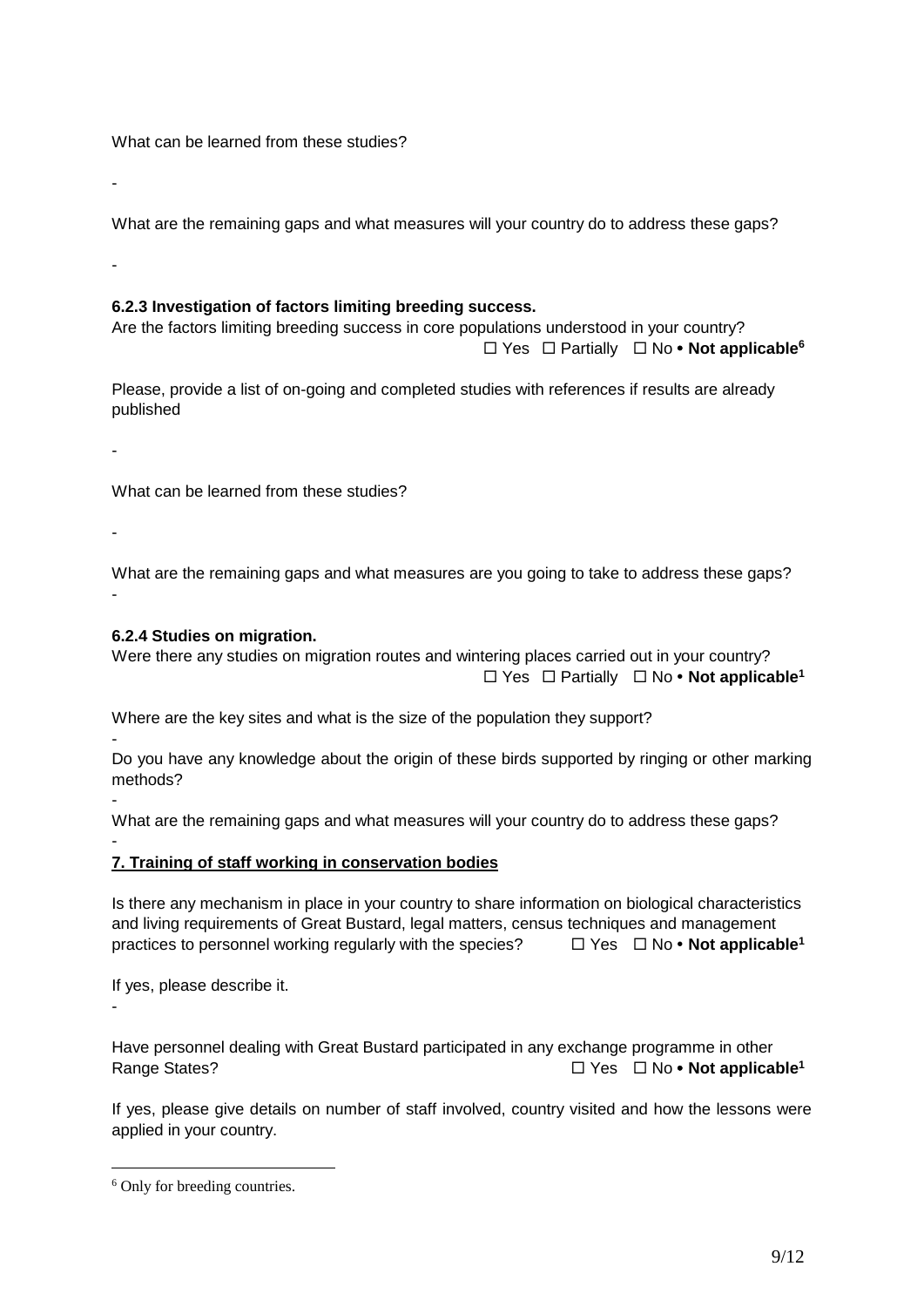# **8. Increasing awareness of the need to protect Great Bustards and their habitat**

What measures have been taken to increase the awareness about the protection needs of the species and its habitat in your country since signing the Memorandum of Understanding?

Do farmers, shepherds, political decision makers and local and regional authorities support Great Bustard conservation? Yes **Partially** No

Under Project EHP-CZ02-OV-1-026-2015 entitled "Measures to Stop Loss of Biodiversity at National and Regional Levels", which was supported by the EEA Funds were part of the partial activities devoted to Great Bustard. Coordinator of this project was Nature Conservation Agency of the Czech Republic and Czech Society for Ornithology was cooperated. There was held monitoring of selected sites of possible occurrence of Great Bustard, a meeting of representatives of regional farmers and environmentalists, hunters and municipal representatives in Great Bustard protection were involvemented too. There was held a seminar, which summarized the history of the occurrence Great Bustard, the existing possibilities of protection of Great Bustard and protection of its environment through subsidies and other financial instruments in the Božice village. The seminar was also attended by a representative of the neighboring Austrian zoologist Rainer Raab, who spoke about the successful support of a Great Bustards in Austria. In addition, a Great Bustard rescue program was prepared and this document will be approved ther by the Ministry of the Environment in the following year.

What are the remaining gaps or problems and how are you going to address them?

The interested parties are already aware of the importance of protecting biodiversity and hence of the Great Bustard protection. However, in the framework of agricultural subsidy titles, it is necessary to promote appropriate special agricultural measures to support Great Bustard occurrence.

#### **9. Economic measures**

Have there been any initiatives taken to develop economic activities that are in line with the conservation requirements of Great Bustard in your country?

 $\Box$  Y[e](#page-1-0)s • **Partially**  $\Box$  No  $\Box$  Not applicable<sup>1</sup>

In the case of breeding or important occurrence, we can compensate economic loss resulted from protecting measures to farmers (for example in the case of a long-term occurrence in winter).

What percentage of the population is covered in total by these measures?

- $\Box$  All (>75%)
- $\Box$  Most (50-75%)
- $\square$  Some (10-49%)
- $\Box$  Little (<10%)

 $\square$  None

-

# **Not applicable**

How effective were these measures?

 $\Box$  Effective (more than 50% of the targeted area is managed according to the species' needs)

 $\Box$  Partially effective (10–49% of the targeted area is managed according to the species' needs)

 $\Box$  Ineffective (less than 10% according to the species' needs)

**Not applicabl[e](#page-1-0)<sup>1</sup>**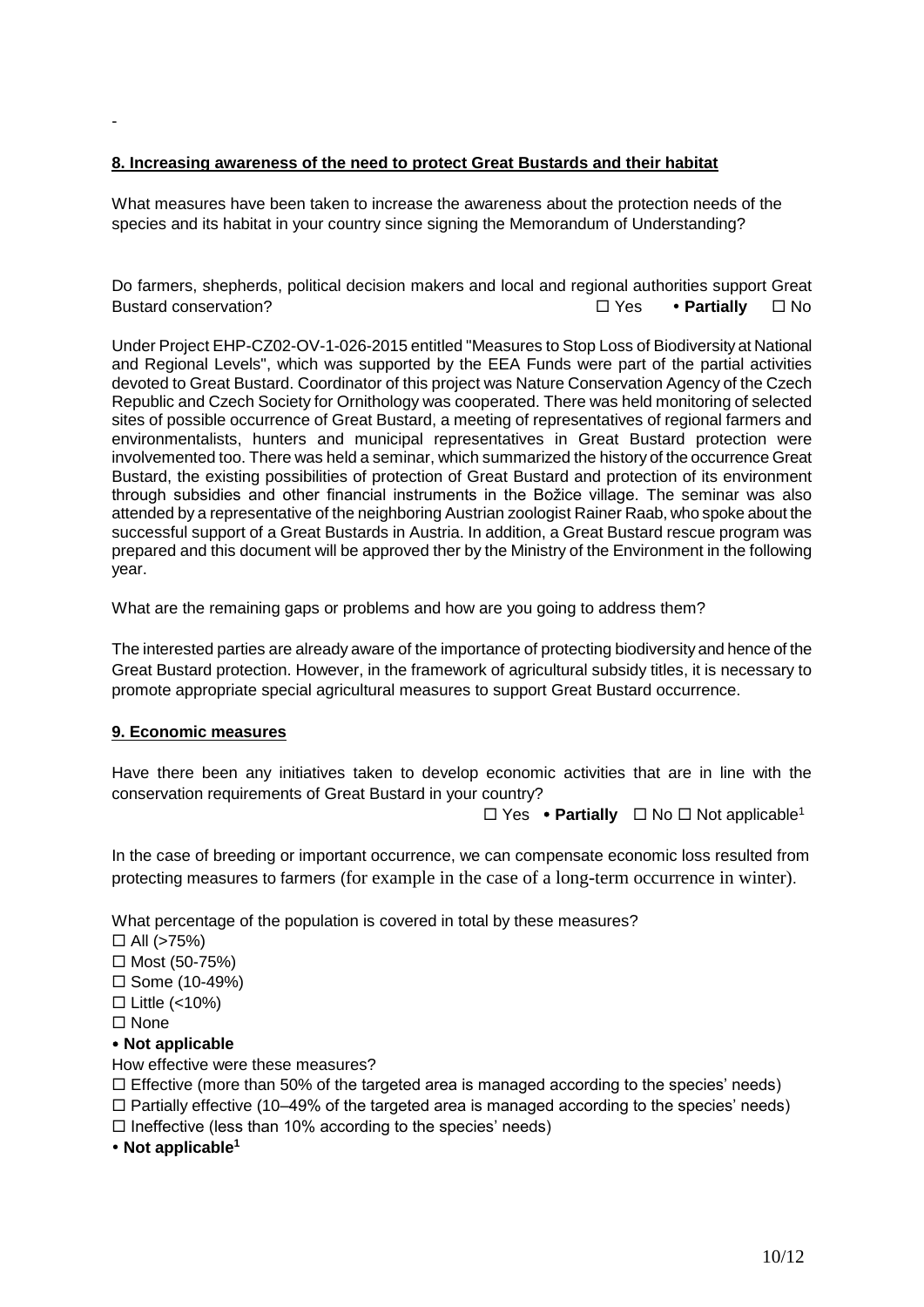# **10. Threats**

Please, fill in the table below on main threats to the species in your country. Use the threat scores categories below to quantify their significance at national level. Please, provide an explanation on what basis you have assigned the threat score and preferably provide reference. Add additional lines, if necessary.

GBs are extinct as the breeding species in CZ. In the past, habitat loss and disturbance were the most importance factors, It is the same now.

| Threat scores: |                                                                                          |  |
|----------------|------------------------------------------------------------------------------------------|--|
| Critical:      | a factor causing or likely to cause very rapid declines (>30% over 10 years).            |  |
| High:          | a factor causing or likely to cause rapid declines (20-30% over 10 years).               |  |
| Medium:        | a factor causing or likely to cause relatively slow, but significant, declines (10-20%   |  |
|                | over 10 years.                                                                           |  |
| Low:           | a factor causing or likely to cause fluctuations.                                        |  |
| Local:         | a factor causing local declines but likely to cause negligible declines at population    |  |
|                | level.                                                                                   |  |
|                | Unknown: a factor that is likely to affect the species but it is unknown to what extent. |  |

| Threat name               | <b>Threat score</b> | <b>Explanation and reference</b> |
|---------------------------|---------------------|----------------------------------|
| <b>Habitat loss</b>       |                     |                                  |
| Losses of eggs and chicks |                     |                                  |
| Predation                 |                     |                                  |
| Collision with powerlines |                     |                                  |
| Human disturbance         |                     |                                  |
| Pesticides                |                     |                                  |
| <b>Illegal hunting</b>    |                     |                                  |
| Others (specify)          |                     |                                  |

# **PART II. COUNTRY-SPECIFIC ACTIONS**

**Please report on the implementation of the country-specific actions listed for your country in Part II of the Action Plan and provide information if that is not already covered by your answers under Part I. Please describe not only the measures taken but also their impact on Great Bustard or its habitat in the context of the objectives of the Memorandum of Understanding and the Action Plan. Where you have already answered on country-specific actions in Part I, please only add a reference to the relevant answer here.**

Under Project EHP-CZ02-OV-1-026-2015 entitled "Measures to Stop Loss of Biodiversity at National and Regional Levels", which was supported by the EEA Funds was part of the partial activities devoted to Great Bustard. Coordinator of this project was Nature Conservation Agency of the Czech Republic and and Czech Society for Ornithology was cooperated. There was organized monitoring of selected sites of possible occurrence of Great Bustard, new map of the Great Bustards fields was made**.** There was organised meeting of representatives of regional farmers, environmentalists, hunters and municipal representatives in Great Bustard protection too. This meeting summarized the history of the occurrence Great Bustard, the existing possibilities of protection of Great Bustard and protection of its environment through subsidies and other financial instruments in the Božice village. The seminar was also attended by a representative of the neighboring Austrian zoologist Rainer